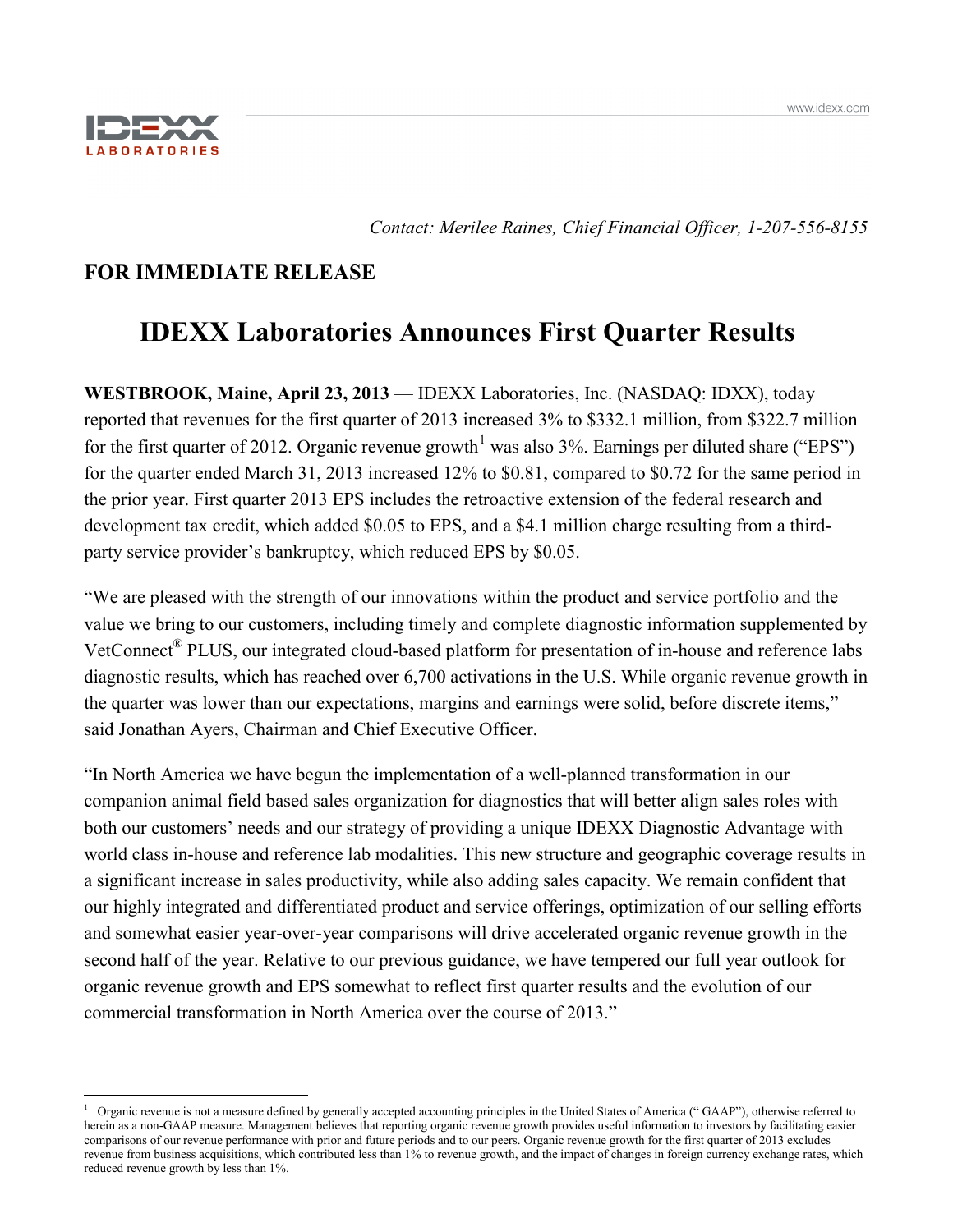## **Revenue Performance**

Please refer to the table below entitled "Revenues and Revenue Growth Analysis by Product and Service Categories" in conjunction with the following discussion.

Companion Animal Group. Companion Animal Group ("CAG") revenues for the first quarter of 2013 were \$276.9 million compared to \$268.1 million for the first quarter of 2012. Organic revenue growth of  $4\%$  was due primarily to higher sales of consumables used with our Catalyst Dx<sup>®</sup> chemistry instrument and an increase in net sales prices in our reference laboratories. These favorable impacts were partly offset by lower revenues from our capital equipment. Changes in foreign currency exchange rates reduced revenue growth by less than 1%, which was partly offset by the impact of revenue from acquisitions.

Water. Water revenues for the first quarter of 2013 were \$20.7 million compared to \$19.6 million for the first quarter of 2012. Organic revenue growth of 6% was due primarily to higher Colilert® product sales volumes in Europe and Latin America. Changes in foreign currency exchange rates reduced revenue growth by less than 1%.

Livestock, Poultry and Dairy. We have combined the management of our Livestock and Poultry Diagnostics, and Dairy lines of business to more effectively realize the market synergies between the product lines and to achieve operational efficiencies. We refer to this newly created segment as Livestock, Poultry and Dairy ("LPD"). Prior to January 1, 2013, our Dairy line of business was included within our Other Segment. The LPD and Other segment income from operations discussed below for the three months ended March 31, 2012 has been retrospectively revised to reflect the change in the composition of our reportable segments.

LPD revenues for the first quarter of 2013 were \$28.0 million compared to \$29.1 million for the first quarter of 2012. The 3% decline in organic revenue was due primarily to lower sales volumes of our Dairy SNAP® tests used for the detection of the contaminant Aflatoxin M1 and antibiotic residues in milk, partly offset by higher sales volumes of certain bovine tests in Europe. Dairy SNAP® sales volumes were favorably impacted by testing as a result of an Aflatoxin M1 outbreak in China in early 2012, from which testing volumes subsided over the remainder of 2012. Changes in foreign currency exchange rates reduced revenue growth by less than 1%.

## **Additional Operating Results for the First Quarter**

Gross profit for the first quarter of 2013 increased \$9.2 million, or 5%, to \$184.0 million from \$174.8 million for the first quarter of 2012. As a percentage of total revenue, gross profit increased to 55% from 54%. The increase in the gross profit percentage was due primarily to price increases in our reference laboratories and for the consumables used with our VetLab<sup>®</sup> instruments, higher relative sales of high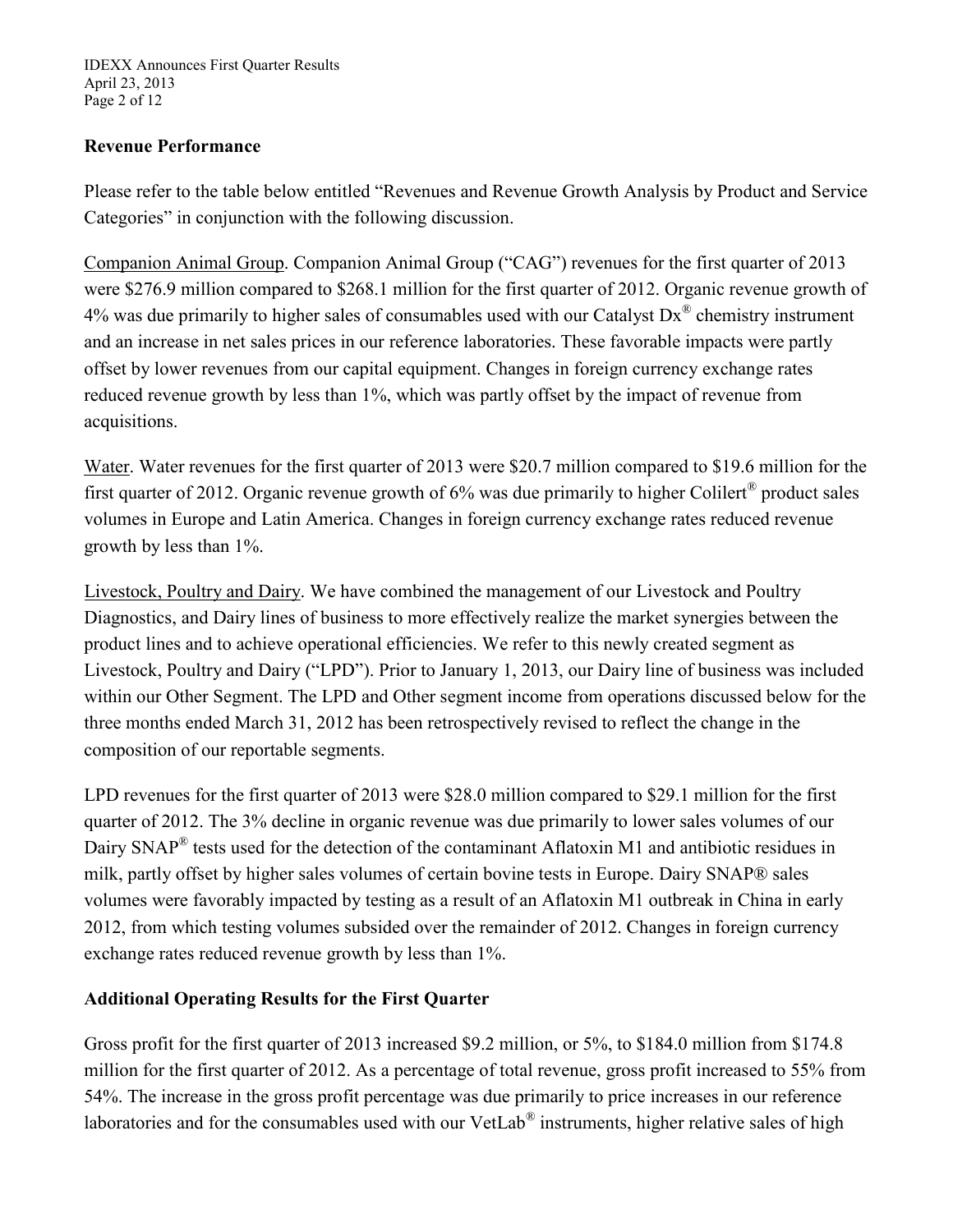IDEXX Announces First Quarter Results April 23, 2013 Page 3 of 12

margin VetLab® consumables and efficiencies in our reference laboratory operations, partly offset by the net unfavorable impact of changes in foreign currency exchange rates.

Selling, general and administrative ("SG&A") expense for the first quarter of 2013 was \$101.0 million, or 30% of revenue, compared to \$93.8 million, or 29% of revenue, for the first quarter of 2012. The increase in SG&A expense was due primarily to losses incurred resulting from the bankruptcy of a thirdparty service provider as noted above and higher personnel-related costs. Research and development ("R&D") expense for the first quarter of 2013 was \$21.8 million, or 7% of revenue, compared to \$20.6 million, or 6% of revenue for the first quarter of 2012. The increase in R&D expense resulted primarily from higher personnel-related costs and higher external consulting and development costs.

## **Supplementary Analysis of Results**

The accompanying financial tables provide more information concerning our revenue and other operating results for the three months ended March 31, 2013.

## **Outlook for 2013**

The Company provides the following guidance for the full year 2013. The guidance reflects an assumption that the value of the U.S. dollar relative to other currencies will remain at our current assumptions of the euro at \$1.30, the British pound at \$1.52, the Canadian dollar at \$0.98 and the Japanese Yen at \# 98 to the U.S. dollar for the balance of 2013. Based on these assumptions, a 1% strengthening of the U.S. dollar would decrease revenue by approximately \$5 million and operating profit by approximately \$0.8 million on an annual basis. Fluctuations in foreign currency exchange rates from current assumptions could have a significant positive or negative impact on our actual results of operations for 2013.

• Revenues are expected to be \$1.38 billion to \$1.39 billion, which represents reported growth of 7% to 7.5% relative to 2012. Organic growth is estimated to be in the range of 7.5% to 8%, as compared with our previous guidance of 8% to 9%, reflective of organic growth in the first quarter and an anticipated reduction in capital equipment sales in ensuing quarters from previous guidance. The decrease in expected reported revenue is the result of unfavorable changes in foreign currency exchange rates, reflecting a strengthening of the U.S. dollar relative to other currencies since the date of our previous guidance, as well as the reduction in our outlook for 2013 organic growth.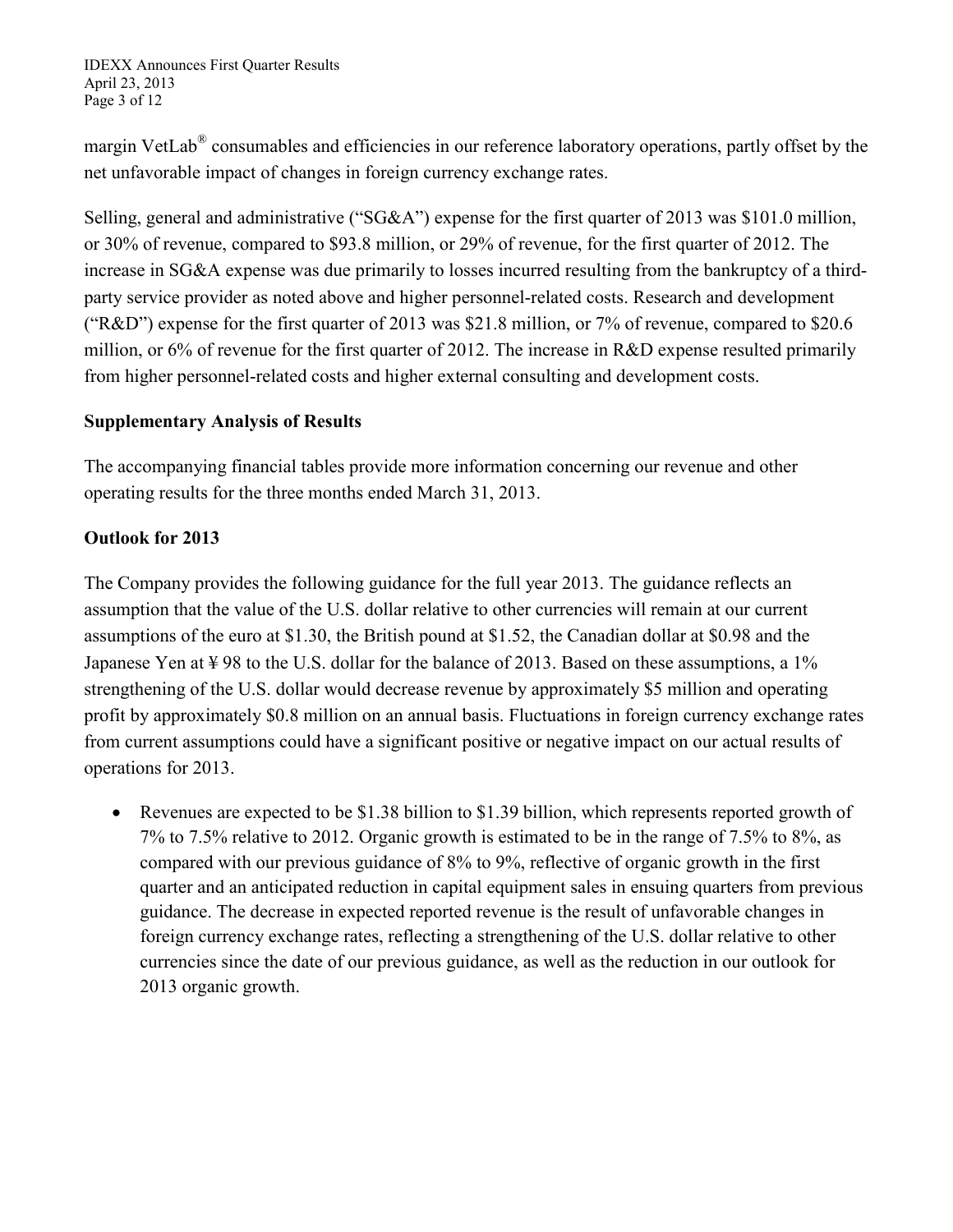• EPS are expected to be \$3.40 to \$3.46 on a GAAP and non-GAAP basis<sup>[2](#page-3-0)</sup>. This compares to our previous guidance which reflected EPS of \$3.47 to \$3.57 on a GAAP basis and \$3.42 to \$3.52 on a non-GAAP basis. EPS on a non-GAAP basis are adjusted to exclude the favorable impact of the retroactive extension of the 2012 federal R&D tax credit and the unfavorable impact of the third-party service provider's bankruptcy as follows:

## **GAAP and Non-GAAP Guidance**

|                             |            | <b>Guidance Range for</b><br>Year Ending Dec. 31, 2013<br>As provided on April 23, 2013 |            | <b>Guidance Range for</b><br>Year Ending Dec. 31, 2013<br>As provided on January 29, 2013 |
|-----------------------------|------------|-----------------------------------------------------------------------------------------|------------|-------------------------------------------------------------------------------------------|
|                             | Low        | <b>High</b>                                                                             | <u>Low</u> | <b>High</b>                                                                               |
| GAAP EPS guidance           | \$3.40     | \$3.46                                                                                  | \$3.47     | \$3.57                                                                                    |
| 2012 federal R&D tax credit | $(\$0.05)$ | $(\$0.05)$                                                                              | $(\$0.05)$ | $(\$0.05)$                                                                                |
| Service provider bankruptcy | \$0.05     | \$0.05                                                                                  |            |                                                                                           |
| Non-GAAP EPS guidance       | \$3.40     | \$3.46                                                                                  | \$3.42     | \$3.52                                                                                    |

• Our current EPS outlook reflects a \$0.04 unfavorable impact due to changes in foreign currency exchange rates since the date of our previous guidance. At the high end, our guidance reflects an additional reduction of \$0.02 reflecting our latest outlook for organic revenue growth. At the low end, our EPS guidance reflects a tightening of \$0.02 toward the high end of our range as follows:

|                                                                                              |               | <b>Guidance Range for</b><br>Year Ending Dec. 31, 2013 |
|----------------------------------------------------------------------------------------------|---------------|--------------------------------------------------------|
| Non-GAAP EPS guidance $-$ as provided on January 29, 2013                                    | Low<br>\$3.42 | <b>High</b><br>\$3.52                                  |
| Changes in currency rates                                                                    | $(\$0.04)$    | (\$0.04)                                               |
| Non-GAAP EPS guidance $-$ as provided on January 29, 2013 at<br>current currency assumptions | \$3.38        | \$3.48                                                 |
| Business performance                                                                         | \$0.02        | $(\$0.02)$                                             |
| Non-GAAP EPS guidance - as provided on April 23, 2013                                        | \$3.40        | \$3.46                                                 |

<span id="page-3-0"></span> $<sup>2</sup>$  EPS on a non-GAAP basis excludes the retroactive extension of the federal research and development tax credit and a charge resulting from a third-</sup> party service provider's bankruptcy. We believe that including both GAAP and non-GAAP EPS measures in our 2013 outlook is useful to more clearly indicate the impact of underlying business trends on our 2013 earnings expectations.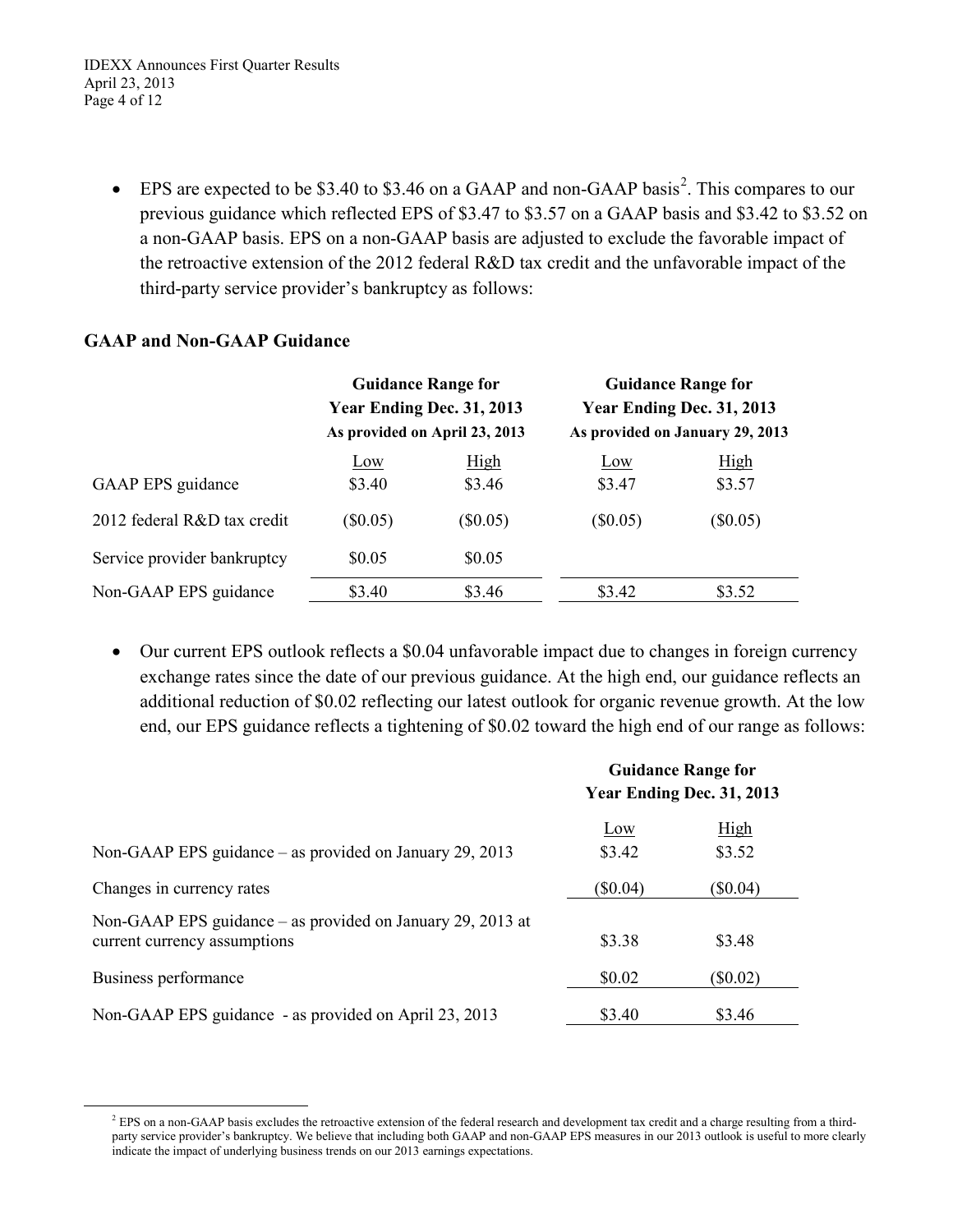IDEXX Announces First Quarter Results April 23, 2013 Page 5 of 12

- Free cash flow<sup>[3](#page-4-0)</sup> is expected to be approximately 100% to 105% of net income.
- Capital expenditures are expected to be approximately \$80 million.

## **Conference Call and Webcast Information**

IDEXX Laboratories will be hosting a conference call today at 9:00 a.m. (Eastern) to discuss its first quarter results and management's outlook. To participate in the conference call, dial 1-612-332-0228 or 1-800-230-1093 and reference confirmation code 288028. An audio replay will be available through April 30, 2013 by dialing 1-320-365-3844 and referencing replay code 288028.

The call will also be available via live or archived webcast on the IDEXX Laboratories' website at [http://www.idexx.com.](http://www.idexx.com/)

## **Annual Meeting**

IDEXX Laboratories, Inc. today announced that it will host a simultaneous webcast of its Annual Meeting of Stockholders, to be held on Wednesday, May 8, 2013, at 10:00 a.m. (Eastern) at IDEXX Laboratories, One IDEXX Drive, Westbrook, Maine.

Chairman and Chief Executive Officer, Jonathan Ayers will chair the meeting. Investors may listen to live audio of the Annual Meeting via a link on the Company's website, [http://www.idexx.com.](http://www.idexx.com/) An archived edition of the meeting will be available after 1:00 p.m. (eastern) on that day via the same link.

## **About IDEXX Laboratories, Inc.**

IDEXX Laboratories, Inc. is a leader in pet healthcare innovation, serving practicing veterinarians around the world with a broad range of diagnostic and information technology-based products and services. IDEXX products enhance the ability of veterinarians to provide advanced medical care, improve staff efficiency and build more economically successful practices. IDEXX is also a worldwide leader in providing diagnostic tests and information for livestock and poultry and tests for the quality and safety of water and milk. Headquartered in Maine, IDEXX Laboratories employs approximately 5,400 people and offers products to customers in over 100 countries.

<span id="page-4-0"></span><sup>&</sup>lt;sup>3</sup> Free cash flow is a non-GAAP measure. We calculate free cash flow as cash generated from operations, excluding tax benefits attributable to share-based compensation arrangements, reduced by our investments in fixed assets. We feel free cash flow is a useful measure because it indicates the cash the operations of the business are generating after appropriate reinvestment for recurring investments in fixed assets that are required to operate the business. We believe this is a common financial measure useful to further evaluate the results of operations. Refer to our reconciliation below for our calculation of free cash flow for the three months ended March 31, 2013 and 2012. With respect to this particular forward-looking projection, the Company is unable to provide a quantitative reconciliation at this time as the inputs to the measurement are difficult to predict and estimate, and are primarily dependent on future events.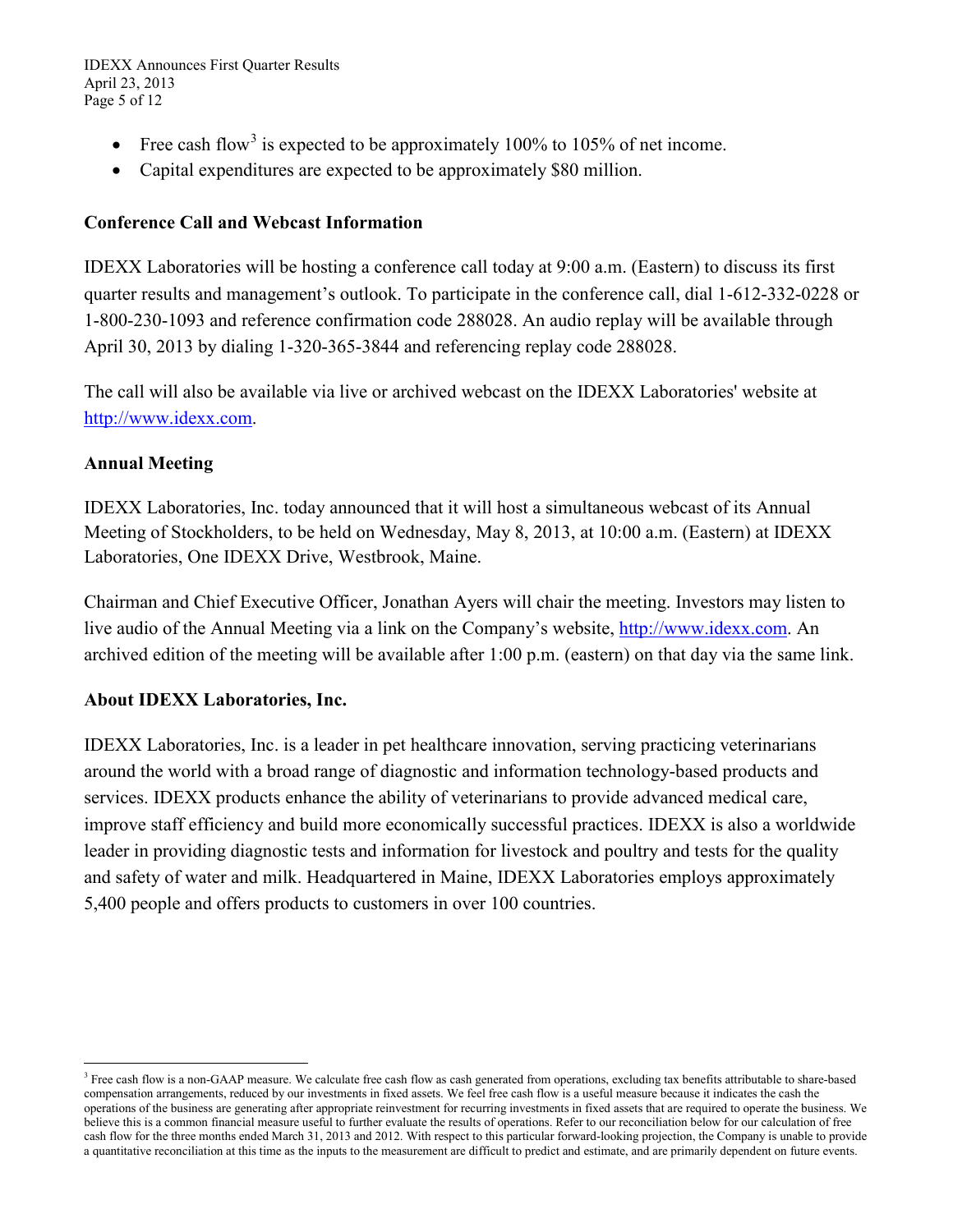IDEXX Announces First Quarter Results April 23, 2013 Page 6 of 12

## **Note Regarding Forward-Looking Statements**

*This press release contains statements about the Company's business prospects and estimates of the Company's financial results for future periods that are forward-looking statements as defined in the Private Securities Litigation Reform Act of 1995. Forward-looking statements can be identified by the use of words such as "expects," "may," "anticipates," "intends," "would," "will," "plans," "believes," "estimates," "should," and similar words and expressions. These statements are based on management's expectations of future events as of the date of this press release, and the Company assumes no obligation to update any forward-looking statements as a result of new*  information or future events or developments. Actual results could differ materially from management's expectations. Factors that could *cause or contribute to such differences include the following: the Company's ability to develop, manufacture, introduce and market new products and enhancements to existing products*; *the Company's ability to achieve cost improvements in its worldwide network of laboratories and in the manufacture of in-clinic instruments; the Company's ability to identify acquisition opportunities, complete acquisitions and integrate acquired businesses; disruptions, shortages or pricing changes that affect the Company's purchases of products*  and materials from third parties, including from sole source suppliers; the Company's ability to manufacture complex biologic products; *the impact of a weak economy on demand for the Company's products and services; the effectiveness of the Company's sales and marketing activities; the effect of government regulation on the Company's business, including government decisions about whether and*  when to approve the Company's products and decisions regarding labeling, manufacturing and marketing products; the impact of the *resolution of the U.S. Federal Trade Commission investigation into the Company's marketing and sales practices; the impact of a change in the status of one of the Company's distributors on the Company's results of operations; the Company's ability to obtain patent and other intellectual property protection for its products, successfully enforce its intellectual property rights and defend itself against third party claims against the Company; the impact of distributor purchasing decisions on sales of the Company's products that are sold through distribution; the impact of competition, technological change, veterinary hospital consolidation, and the prevalence of buying consortiums on the markets for the Company's products; changes or trends in veterinary medicine that affect the rate of use of the Company's products and services by veterinarians; the impact of the Company's inexperience and small scale in the human point-of-care market; the effects of operations outside the U.S., including from currency fluctuations, different regulatory, political and economic conditions, and different market conditions; the effects of interruptions to the Company's operations due to natural disasters or system failures; the impact of any class action litigation due to stock price volatility; the effect on the Company's stock price if quarterly or annual operations results do not meet expectations of market analysts or investors in future periods; and potential exposures related to our worldwide provision for income taxes and the potential loss of tax incentives. A further description of these and other factors can be found in the Company's Annual Report on Form 10-K for the year ended December 31, 2012, in the section captioned "Risk Factors."*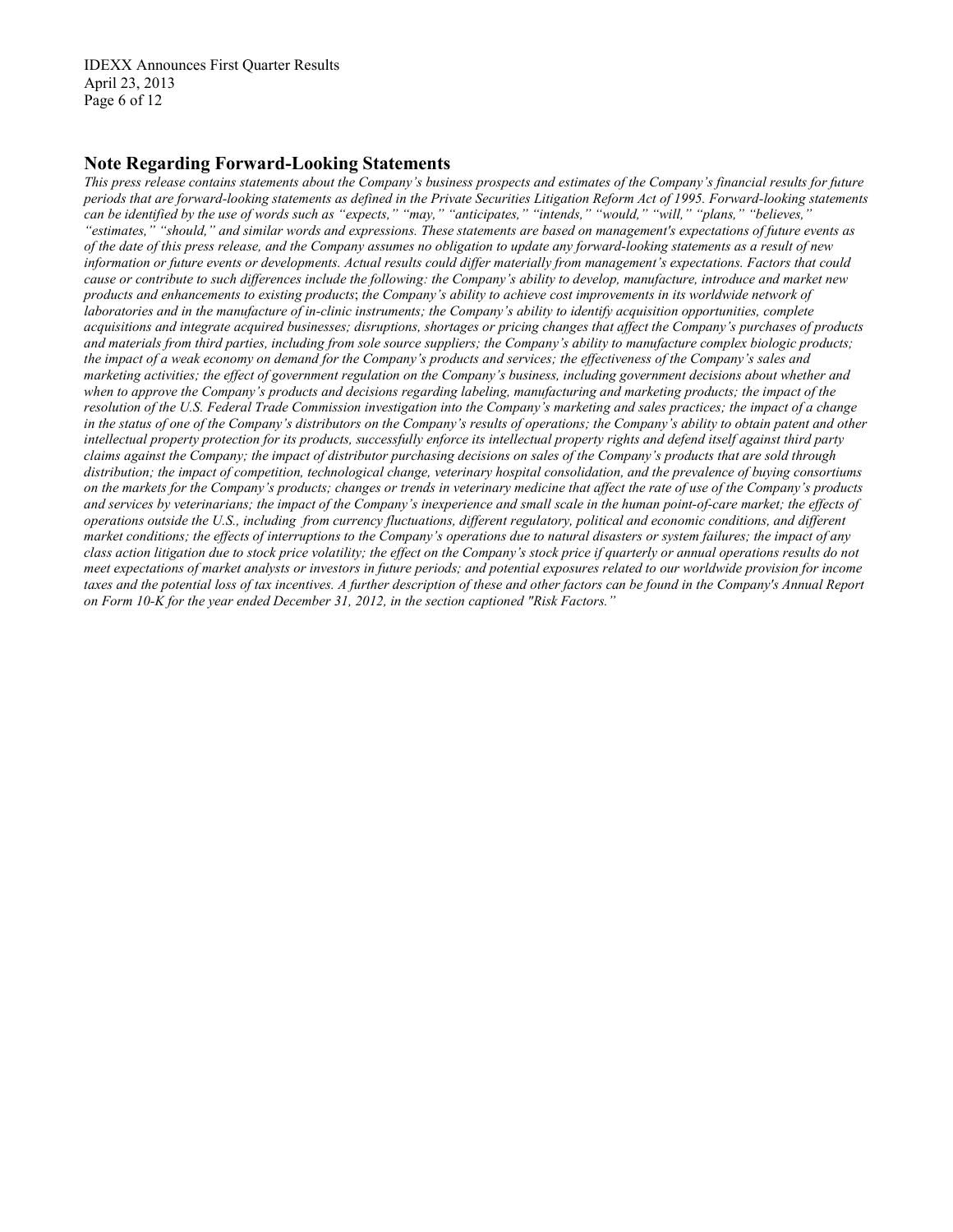**Consolidated Statement of Operations** *Amounts in thousands except per share data (Unaudited)*

|                     |                                               |           | <b>Three Months Ended</b> |           |
|---------------------|-----------------------------------------------|-----------|---------------------------|-----------|
|                     |                                               | March 31, |                           | March 31, |
|                     |                                               |           | 2013                      | 2012      |
| <b>Revenue:</b>     | Revenue                                       | \$        | \$<br>332,106             | 322,676   |
| <b>Expenses and</b> |                                               |           |                           |           |
| Income:             | Cost of revenue                               |           | 148,132                   | 147,902   |
|                     | Gross profit                                  |           | 183,974                   | 174,774   |
|                     | Sales and marketing                           |           | 59,397                    | 57,632    |
|                     | General and administrative                    |           | 41,631                    | 36,178    |
|                     | Research and development                      |           | 21,758                    | 20,557    |
|                     | Income from operations                        |           | 61,188                    | 60,407    |
|                     | Interest expense, net                         |           | (391)                     | (757)     |
|                     | Income before provision for income taxes      |           | 60,797                    | 59,650    |
|                     | Provision for income taxes                    |           | 15,930                    | 18,916    |
| <b>Net Income:</b>  | Net income                                    |           | 44,867                    | 40,734    |
|                     | Less: Noncontrolling interest in subsidiary's |           |                           |           |
|                     | earnings (losses)                             |           | $\overline{7}$            | (9)       |
|                     | Net income attributable to stockholders       | \$        | 44,860                    | 40,743    |
|                     | Earnings per share: Basic                     | \$        | S<br>0.82                 | 0.74      |
|                     | Earnings per share: Diluted                   | \$        | S<br>0.81                 | 0.72      |
|                     | Shares outstanding: Basic                     |           | 54,588                    | 55,208    |
|                     | Shares outstanding: Diluted                   |           | 55,490                    | 56,439    |

#### **IDEXX Laboratories, Inc. and Subsidiaries Selected Operating Information** *(Unaudited)*

|                      |                                             | <b>Three Months Ended</b> |           |
|----------------------|---------------------------------------------|---------------------------|-----------|
|                      |                                             | March 31,                 | March 31, |
|                      |                                             | 2013                      | 2012      |
| <b>Operating</b>     | Gross profit                                | 55.4%                     | 54.2%     |
| Ratios (as a         | Sales, marketing, general and               |                           |           |
| percentage of        | administrative expense                      | 30.4%                     | 29.1%     |
| revenue):            | Research and development expense            | 6.6%                      | 6.4%      |
|                      | Income from operations <sup>1</sup>         | 18.4%                     | 18.7%     |
| <b>International</b> | International revenue <i>(in thousands)</i> | \$<br>135,531             | 132,284   |
| <b>Revenue:</b>      | International revenue as percentage of      |                           |           |
|                      | total revenue                               | 40.8%                     | $41.0\%$  |

<sup>1</sup> Amounts presented may not recalculate due to rounding.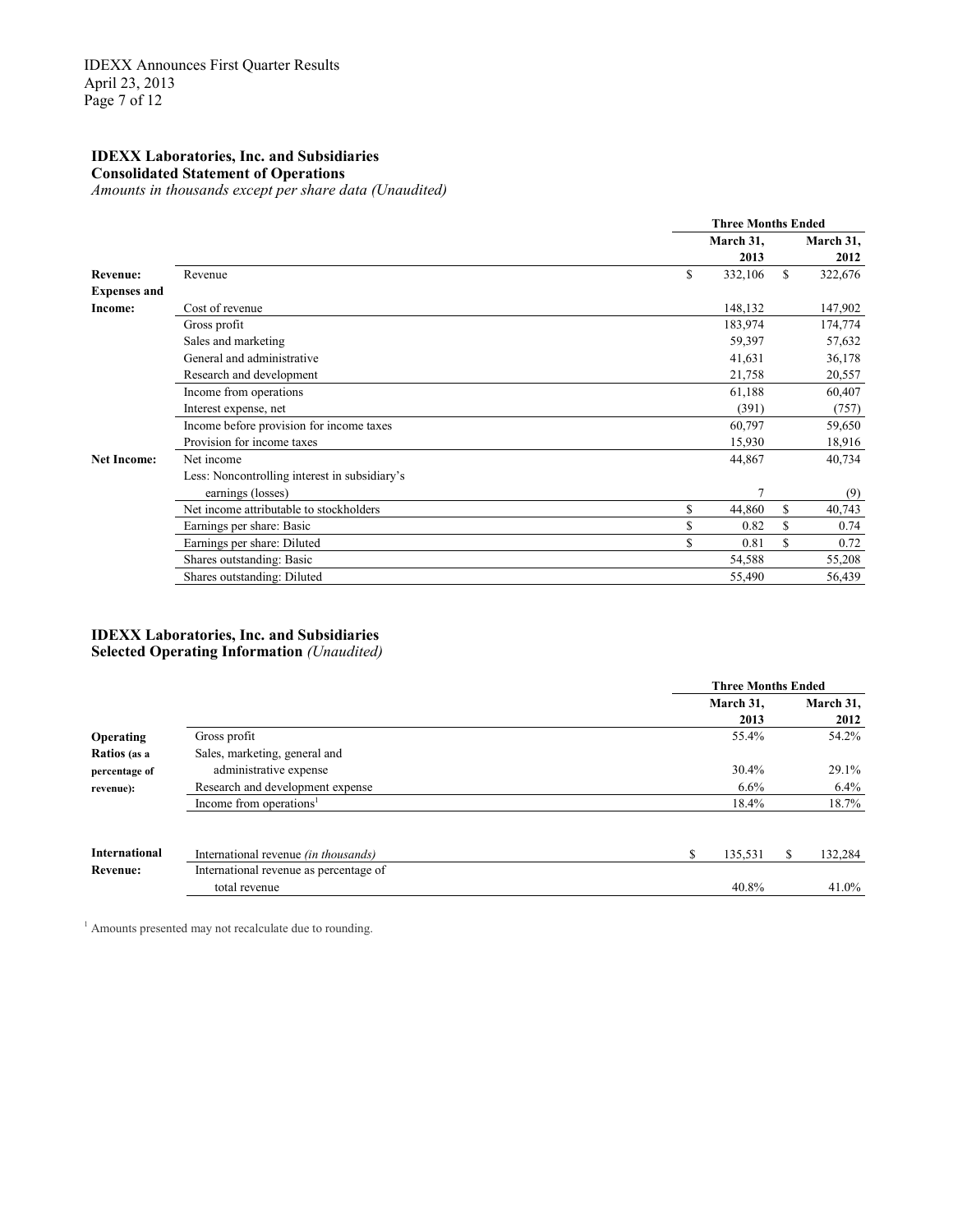**Segment Information**

*Amounts in thousands (Unaudited)*

|                      |                            | <b>Three Months Ended</b> |            |             | <b>Three Months Ended</b> |            |  |  |
|----------------------|----------------------------|---------------------------|------------|-------------|---------------------------|------------|--|--|
|                      |                            | March 31,                 | Percent of |             | March 31,                 | Percent of |  |  |
|                      |                            | 2013                      | Revenue    |             | 2012                      | Revenue    |  |  |
| Revenue:             | CAG                        | \$<br>276,941             |            | $\mathbf S$ | 268,073                   |            |  |  |
|                      | Water                      | 20,666                    |            |             | 19,582                    |            |  |  |
|                      | <b>LPD</b>                 | 28,039                    |            |             | 29,116                    |            |  |  |
|                      | Other                      | 6,460                     |            |             | 5,905                     |            |  |  |
|                      | Total                      | \$<br>332,106             |            | \$          | 322,676                   |            |  |  |
| <b>Gross Profit:</b> | CAG                        | \$<br>150,239             | 54.2%      | \$          | 139,401                   | 52.0%      |  |  |
|                      | Water                      | 13,494                    | 65.3%      |             | 12,967                    | 66.2%      |  |  |
|                      | <b>LPD</b>                 | 15,876                    | 56.6%      |             | 17,923                    | 61.6%      |  |  |
|                      | Other                      | 3,188                     | 49.4%      |             | 2,576                     | 43.6%      |  |  |
|                      | <b>Unallocated Amounts</b> | 1,177                     | N/A        |             | 1,907                     | N/A        |  |  |
|                      | Total                      | \$<br>183,974             | 55.4%      | \$          | 174,774                   | 54.2%      |  |  |
| <b>Income from</b>   |                            |                           |            |             |                           |            |  |  |
| <b>Operations:</b>   | CAG                        | \$<br>51,309              | 18.5%      | \$          | 46,918                    | 17.5%      |  |  |
|                      | Water                      | 8,355                     | 40.4%      |             | 8,295                     | 42.4%      |  |  |
|                      | <b>LPD</b>                 | 4,836                     | 17.2%      |             | 6,017                     | 20.7%      |  |  |
|                      | Other                      | 435                       | 6.7%       |             | (213)                     | $(3.6\%)$  |  |  |
|                      | <b>Unallocated Amounts</b> | (3,747)                   | N/A        |             | (610)                     | N/A        |  |  |
|                      | Total                      | \$<br>61,188              | 18.4%      | \$          | 60,407                    | 18.7%      |  |  |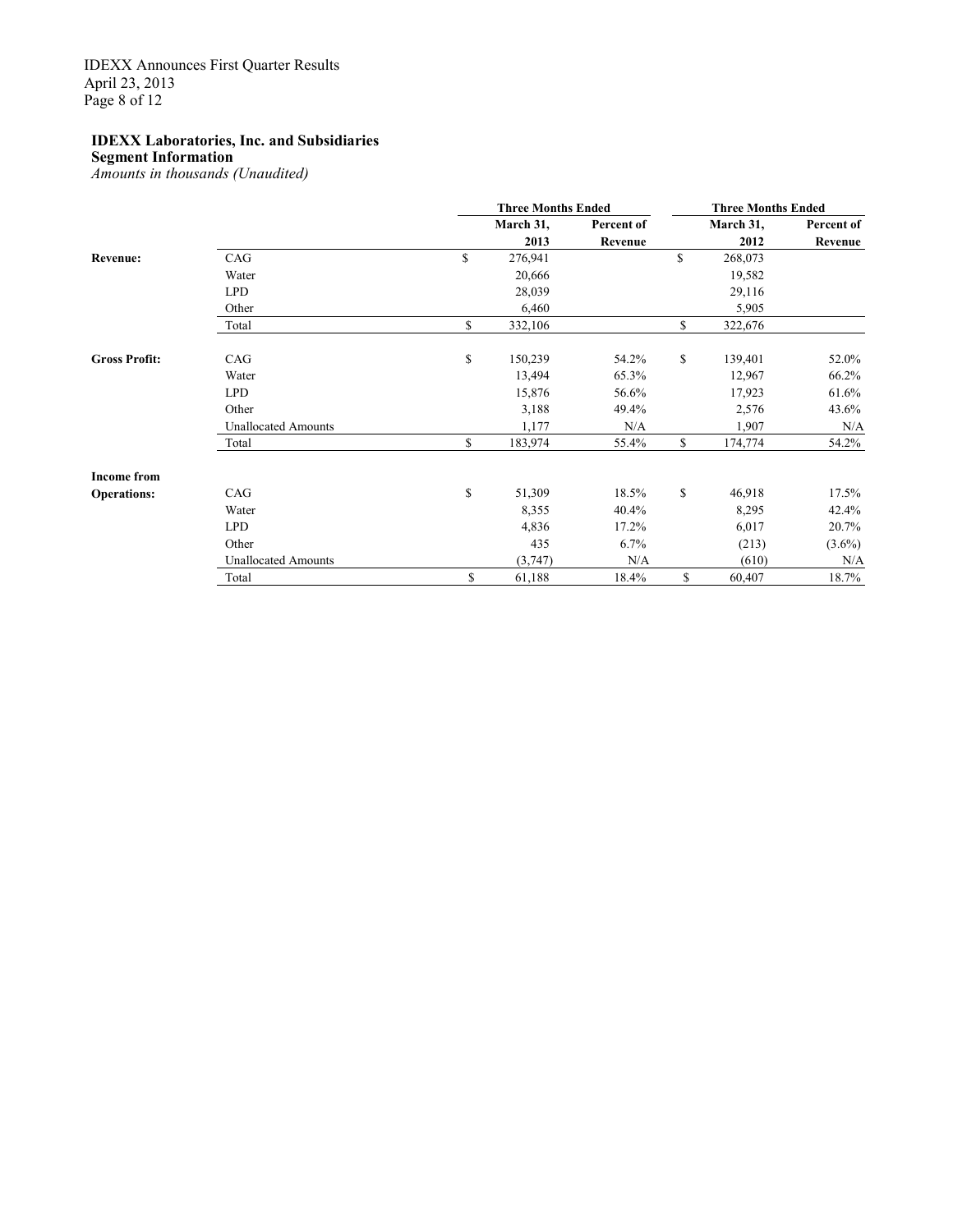**Revenues and Revenue Growth Analysis by Product and Service Categories**

*Amounts in thousands (Unaudited)*

| <b>Net Revenue</b> |   | Three<br><b>Months</b><br>Ended<br>March 31,<br>2013 |   | Three<br><b>Months</b><br>Ended<br>March 31,<br>2012 |    | Dollar<br>Change | Percentage<br>Change | Percentage<br><b>Change from</b><br>Currency <sup>1</sup> | Percentage<br><b>Change from</b><br>Acquistions <sup>2</sup> | <b>Organic Revenue</b><br>Growth <sup>3</sup> |
|--------------------|---|------------------------------------------------------|---|------------------------------------------------------|----|------------------|----------------------|-----------------------------------------------------------|--------------------------------------------------------------|-----------------------------------------------|
| CAG                | S | 276,941                                              | S | 268,073                                              | -S | 8,868            | $3.3\%$              | $(0.6\%)$                                                 | $0.3\%$                                                      | $3.6\%$                                       |
| Water              |   | 20,666                                               |   | 19,582                                               |    | 1,084            | $5.5\%$              | $(0.5\%)$                                                 | $\overline{\phantom{a}}$                                     | $6.0\%$                                       |
| <b>LPD</b>         |   | 28,039                                               |   | 29,116                                               |    | (1,077)          | $(3.7\%)$            | $(0.4\%)$                                                 | $\overline{\phantom{a}}$                                     | $(3.3\%)$                                     |
| Other              |   | 6.460                                                |   | 5,905                                                |    | 555              | $9.4\%$              | $(0.2\%)$                                                 | $\overline{\phantom{a}}$                                     | $9.6\%$                                       |
| Total              |   | 332,106                                              |   | 322,676                                              | -8 | 9,430            | $2.9\%$              | $(0.6\%)$                                                 | $0.2\%$                                                      | $3.3\%$                                       |

| <b>Net CAG Revenue</b>                                          |    | <b>Three</b><br><b>Months</b><br><b>Ended</b><br>March 31.<br>2013 |   | <b>Three</b><br><b>Months</b><br>Ended<br>March 31.<br>2012 |    | <b>Dollar</b><br>Change | Percentage<br>Change | Percentage<br><b>Change from</b><br>Currence <sup>T</sup> | Percentage<br><b>Change from</b><br>Acquisitions <sup>2</sup> | <b>Organic Revenue</b><br>Growth <sup>3</sup> |
|-----------------------------------------------------------------|----|--------------------------------------------------------------------|---|-------------------------------------------------------------|----|-------------------------|----------------------|-----------------------------------------------------------|---------------------------------------------------------------|-----------------------------------------------|
| VetLab <sup>®</sup> instruments                                 | \$ | 15,812                                                             | S | 20,550                                                      | -S | (4,738)                 | $(23.1\%)$           | $(0.9\%)$                                                 | $\overline{\phantom{a}}$                                      | $(22.2\%)$                                    |
| $VetLab^{\otimes}$ consumables                                  |    | 75,528                                                             |   | 69,832                                                      |    | 5,696                   | 8.2%                 | $(0.5\%)$                                                 | -                                                             | $8.7\%$                                       |
| VetLab <sup>®</sup> service and accessories                     |    | 12,331                                                             |   | 11,615                                                      |    | 716                     | $6.2\%$              | $(2.7\%)$                                                 |                                                               | 8.9%                                          |
| Rapid assay products                                            |    | 44,083                                                             |   | 43,664                                                      |    | 419                     | $1.0\%$              | $(0.7\%)$                                                 | $\overline{\phantom{a}}$                                      | $1.7\%$                                       |
| Reference laboratory diagnostic and<br>consulting services      |    | 107,649                                                            |   | 101,862                                                     |    | 5,787                   | 5.7%                 | $(0.5\%)$                                                 | $0.3\%$                                                       | 5.9%                                          |
| Practice management and digital<br>imaging systems and services |    | 21,538                                                             |   | 20,550                                                      |    | 988                     | 4.8%                 | $(0.1\%)$                                                 | $3.0\%$                                                       | $1.9\%$                                       |
| Net CAG revenue                                                 | ъ. | 276,941                                                            |   | 268,073                                                     |    | 8,868                   | $3.3\%$              | $(0.6\%)$                                                 | $0.3\%$                                                       | $3.6\%$                                       |
|                                                                 |    |                                                                    |   |                                                             |    |                         |                      |                                                           |                                                               |                                               |

<sup>1</sup> The percentage change from currency is a non-GAAP measure. It represents the percentage change in revenue resulting from the difference between the average exchange rates during the three months ended March 31, 2013 and the same period of the prior year applied to foreign currency denominated revenues for the three months ended March 31, 2013.

 $2$  The percentage change from acquisitions is a non-GAAP measure. It represents the percentage change in revenue during the three months ended March 31, 2013 compared to the three months ended March 31, 2012 attributed to acquisitions subsequent to December 31, 2011.

<sup>3</sup> Organic revenue growth is a non-GAAP measure and represents the percentage change in revenue during the three months ended March 31, 2013 compared to the three months ended March 31, 2012 net of acquisitions and the effect of changes in foreign currency exchange rates.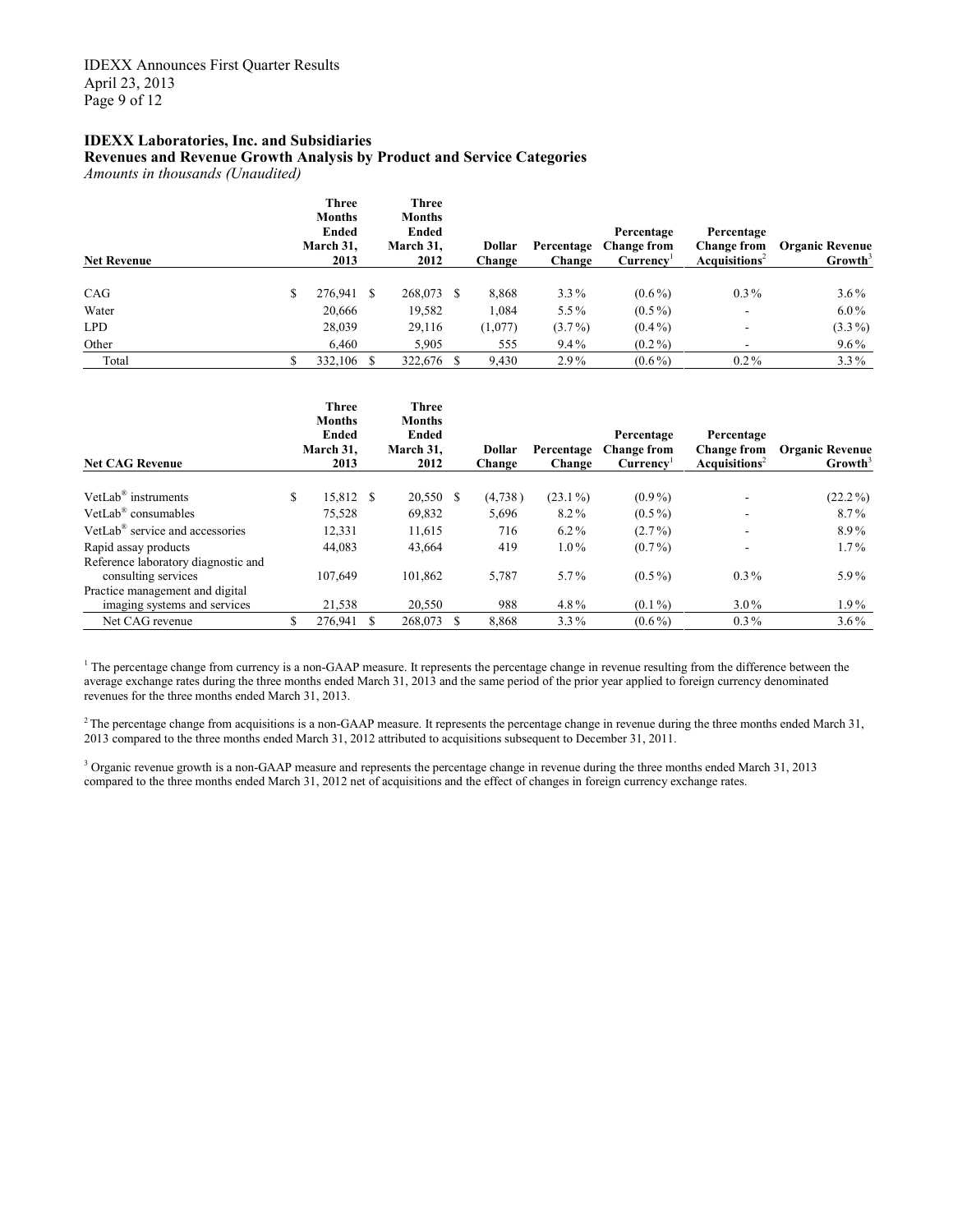**Consolidated Balance Sheet**

*Amounts in thousands (Unaudited)*

|                        |                                            | March 31,       | December 31,    |
|------------------------|--------------------------------------------|-----------------|-----------------|
|                        |                                            | 2013            | 2012            |
| Assets:                | <b>Current Assets:</b>                     |                 |                 |
|                        | Cash and cash equivalents                  | \$<br>228,364   | \$<br>223,986   |
|                        | Accounts receivable, net                   | 158,988         | 138,324         |
|                        | Inventories                                | 148,242         | 140,946         |
|                        | Other current assets                       | 58,801          | 66,281          |
|                        | <b>Total current assets</b>                | 594,395         | 569,537         |
|                        | Property and equipment, net                | 253,742         | 245,177         |
|                        | Other long-term assets, net                | 284,501         | 288,888         |
|                        | <b>Total assets</b>                        | \$<br>1,132,638 | \$<br>1,103,602 |
| <b>Liabilities and</b> |                                            |                 |                 |
| Stockholders'          |                                            |                 |                 |
| <b>Equity:</b>         | <b>Current Liabilities:</b>                |                 |                 |
|                        | Accounts payable                           | \$<br>38,716    | \$<br>35,288    |
|                        | Accrued liabilities                        | 118,470         | 137,746         |
|                        | Debt                                       | 261,122         | 213,107         |
|                        | Deferred revenue                           | 21,269          | 20,192          |
|                        | <b>Total current liabilities</b>           | 439,577         | 406,333         |
|                        | Long-term debt, net of current portion     | 1,141           | 1,394           |
|                        | Other long-term liabilities                | 60,625          | 59,618          |
|                        | <b>Total long-term liabilities</b>         | 61,766          | 61,012          |
|                        | Total stockholders' equity                 | 631,254         | 636,223         |
|                        | Noncontrolling interest                    | 41              | 34              |
|                        | <b>Total equity</b>                        | 631,295         | 636,257         |
|                        | Total liabilities and stockholders' equity | \$<br>1,132,638 | \$<br>1,103,602 |
|                        |                                            |                 |                 |

#### **IDEXX Laboratories, Inc. and Subsidiaries Selected Balance Sheet Information** *(Unaudited)*

|                      |                              | March 31.<br>2013 | December 31,<br>2012 | September 30,<br>2012 | <b>June 30.</b><br>2012 | March 31,<br>2012 |
|----------------------|------------------------------|-------------------|----------------------|-----------------------|-------------------------|-------------------|
| <b>Selected</b>      |                              |                   |                      |                       |                         |                   |
| <b>Balance Sheet</b> | Days sales outstanding       | 40.8              | 39.9                 | 41.7                  | 41.9                    | 42.7              |
| Information:         | Inventory turns <sup>2</sup> |                   |                      |                       | 1.8                     | 1.8               |

<sup>1</sup> Days sales outstanding represents the average of the accounts receivable balances at the beginning and end of each quarter divided by revenue for that quarter, the result of which is then multiplied by 91.25 days.

 $2$  Inventory turns represents inventory-related cost of product sales for the 12 months preceding each quarter-end divided by the inventory balance at the end of the quarter.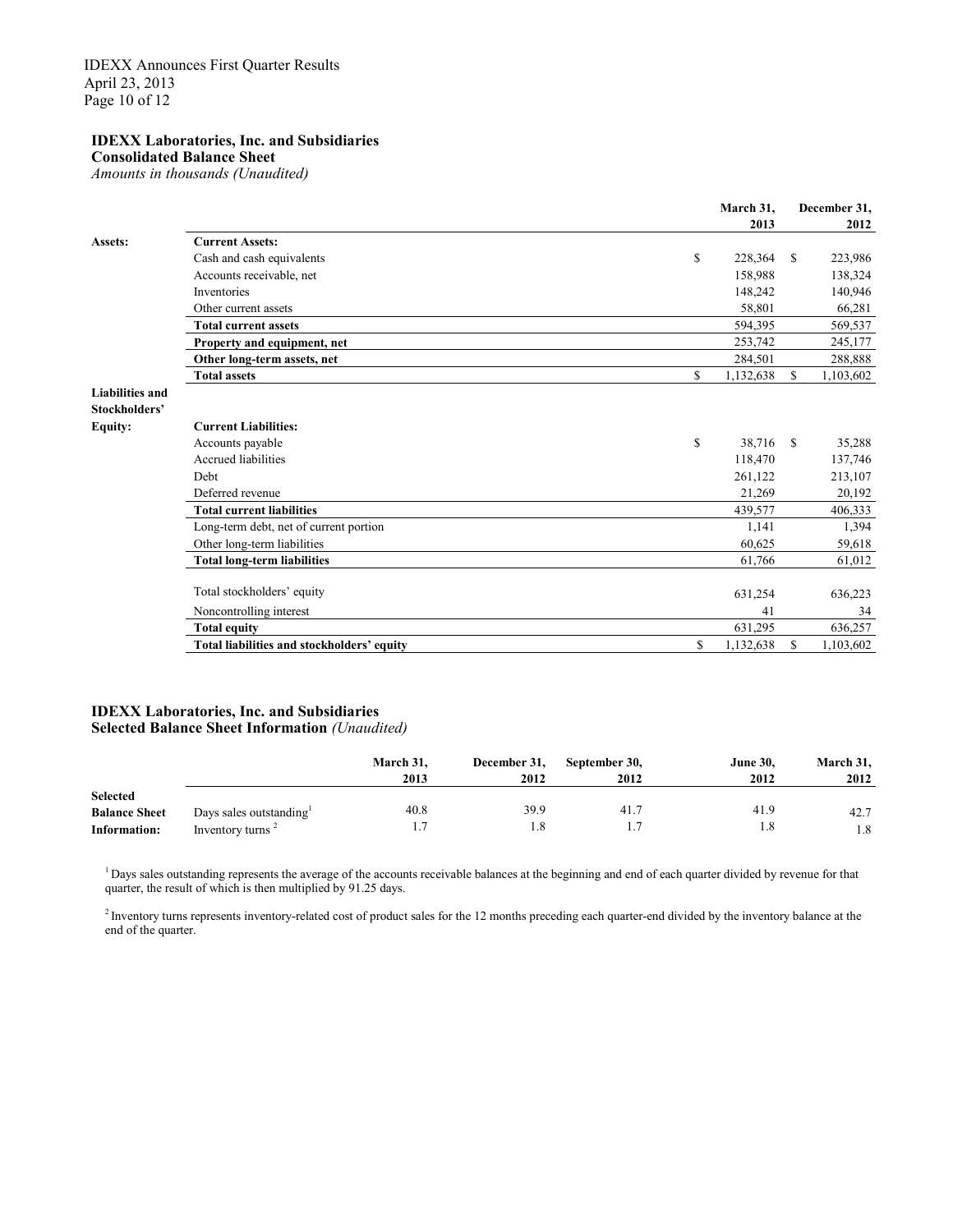**Consolidated Statement of Cash Flows**

*Amounts in thousands (Unaudited)*

|                                                                               |             |           |                   | March 31,                 |
|-------------------------------------------------------------------------------|-------------|-----------|-------------------|---------------------------|
|                                                                               |             |           |                   | 2012                      |
| <b>Cash Flows from Operating Activities:</b>                                  |             |           |                   |                           |
| Net income                                                                    | $\mathbf S$ | 44,867    | \$                | 40,734                    |
| Non-cash charges                                                              |             | 19,416    |                   | 17,647                    |
| Changes in assets and liabilities                                             |             | (38, 289) |                   | (38,679)                  |
| Tax benefit from share-based compensation arrangements                        |             | (5,310)   |                   | (4,518)                   |
| Net cash provided by operating activities                                     |             | 20,684    |                   | 15,184                    |
| <b>Cash Flows from Investing Activities:</b>                                  |             |           |                   |                           |
| Purchases of property and equipment                                           |             | (19,761)  |                   | (9, 446)                  |
| Proceeds from disposition of pharmaceutical product lines                     |             | 3,500     |                   | 3,000                     |
| Proceeds from sale of property and equipment                                  |             |           |                   | $\overline{c}$            |
| Acquisition of intangible assets                                              |             | (659)     |                   | (900)                     |
| Net cash used by investing activities                                         |             | (16,920)  |                   | (7, 344)                  |
| <b>Cash Flows from Financing Activities:</b>                                  |             |           |                   |                           |
| Borrowings on revolving credit facilities, net                                |             | 48,000    |                   | 11,000                    |
| Payment of notes payable                                                      |             | (238)     |                   | (224)                     |
| Repurchases of common stock                                                   |             | (63,778)  |                   | (27, 630)                 |
| Proceeds from the exercise of stock options and employee stock purchase plans |             | 12,958    |                   | 5,772                     |
| Tax benefit from share-based compensation arrangements                        |             | 5.310     |                   | 4,518                     |
| Net cash provided (used by) financing activities                              |             | 2.252     |                   | (6, 564)                  |
| Net effect of changes in exchange rates on cash                               |             | (1,638)   |                   | 320                       |
| Net increase in cash and cash equivalents                                     |             | 4,378     |                   | 1,596                     |
| Cash and cash equivalents, beginning of period                                |             | 223,986   |                   | 183,895                   |
| Cash and cash equivalents, end of period                                      |             | 228,364   | \$                | 185,491                   |
|                                                                               |             |           | March 31,<br>2013 | <b>Three Months Ended</b> |

## **IDEXX Laboratories, Inc. and Subsidiaries**

**Free Cash Flow<sup>1</sup>**

*Amounts in thousands (Unaudited)*

|                  |                                                                                              | <b>Three Months Ended</b> |   |           |
|------------------|----------------------------------------------------------------------------------------------|---------------------------|---|-----------|
|                  |                                                                                              | March 31,                 |   | March 31, |
|                  |                                                                                              | 2013                      |   | 2012      |
| <b>Free Cash</b> |                                                                                              |                           |   |           |
| <b>Flow:</b>     | Net cash provided by operating activities                                                    | 20.684                    | ъ | 15.184    |
|                  | Royalty prepayment to obtain exclusive patent rights                                         |                           |   | 6.250     |
|                  | Financing cash flows attributable to tax benefits from share-based compensation arrangements | 5.310                     |   | 4.518     |
|                  | Purchases of property and equipment                                                          | (19,761)                  |   | (9, 446)  |
|                  | Free cash flow                                                                               | 6.233                     |   | 16,506    |

<sup>1</sup> Free cash flow is a non-GAAP measure. We calculate free cash flow as cash generated from operations, excluding our royalty prepayment in the first quarter of 2012, and tax benefits attributable to share-based compensation arrangements, reduced by our investments in fixed assets. We feel free cash flow is a useful measure because it indicates the cash the operations of the business are generating after appropriate reinvestment for recurring investments in fixed assets that are required to operate the business. We believe this is a common financial measure useful to further evaluate the results of operations.